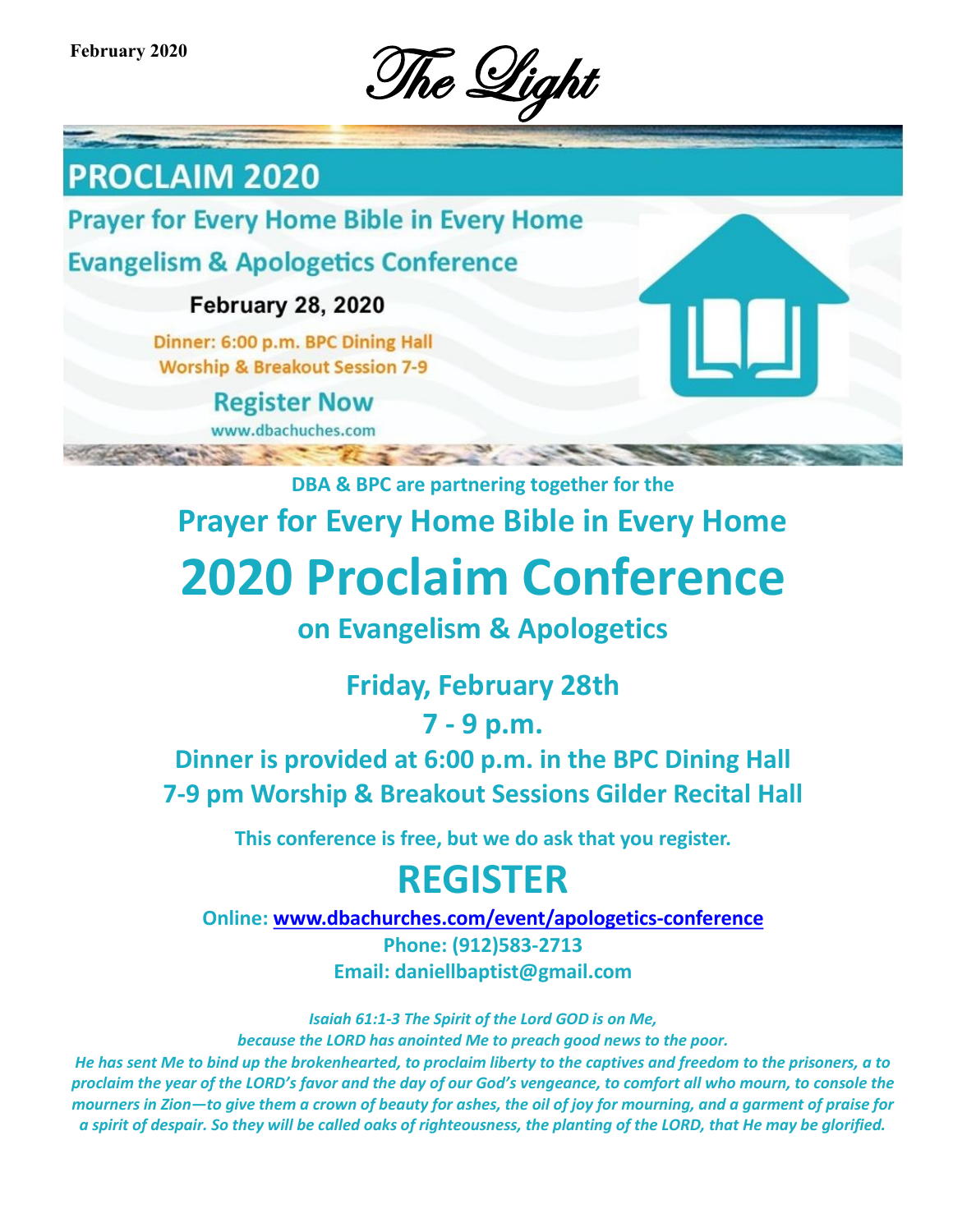# **A Prayer for Every Home A Bible in Every Home**

A prayer for every home has gotten off to a good start. 39 of our 50 DBA churches have received their prayer packets, out of those 39 the following 29 churches has made a verbal commitment to pray for every home on their list, and 3 have sent in their contribution to the campaign! By February/March we hope to launch the second stage of this campaign, getting the word out that we are praying for our communities and that they have the opportunity to receive a free Bible. This will be done through yard signs, billboards, social media, and other advertising outlets. Please be in prayer as we prepare!

| Church                  | Rec'd | Participating | Funding |
|-------------------------|-------|---------------|---------|
| Ailey                   | Χ     | X             |         |
| Alamo                   | X     | X             |         |
| Alston                  | X     | X             | X       |
| <b>Bear Creek</b>       |       |               |         |
| Bethel                  | X     |               |         |
| <b>Better Together</b>  | X     | X             |         |
| Beulah                  | X     | X             |         |
| <b>Boiling Springs</b>  |       |               |         |
| <b>Cedar Crossing</b>   | X     | X             |         |
| Cedar Crossing Hispanic | X     | X             |         |
| Cornerstone             | X     | X             |         |
| <b>Cross Timbers</b>    | X     |               |         |
| East Gordon             | X     |               |         |
| El Camino               | X     | X             |         |
| Fairview                | X     | X             | X       |
| Faith                   |       |               |         |
| FBC Uvalda              | X     | X             |         |

| Church                 | Rec'd | Participating | Funding |
|------------------------|-------|---------------|---------|
| Primera Iglesia        | X     |               |         |
| Providence             | X     |               |         |
| Red Bluff              |       |               |         |
| Rocky Creek            | X     | X             | X       |
| Sardis                 |       |               |         |
| <b>Smith Street</b>    | X     | X             |         |
| Snow Hill              |       |               |         |
| South Thompson         | X     | X             |         |
| Spring Hill            | X     |               |         |
| Tabernacle             | X     | X             |         |
| Tarrytown              | X     |               |         |
| The Way                | X     | X             |         |
| Trinity                | X     | X             |         |
| United Fellowship      |       |               |         |
| Uvalda                 | X     | X             |         |
| Vidalia Baptist Temple | X     |               |         |

| Church           | Rec'd | Participating | <b>Funding</b> |
|------------------|-------|---------------|----------------|
| FBC Lyons        | X     | X             |                |
| FBC Mount Vernon | X     | X             |                |
| FBC Soperton     | X     | X             |                |
| FBC Glenwood     | X     | X             |                |
| FBC Vidalia      | X     | X             |                |
| Hammond          | X     | X             |                |
| Harmony          | X     | X             |                |
| Higgston         | X     | X             |                |
| Hope             |       |               |                |
| Journey          | X     |               |                |
| Long Pond        | X     | X             |                |
| Mount Pisgah     | X     | X             |                |
| New Corinth      | X     |               |                |
| Normantown       | X     | X             |                |
| North Thompson   |       |               |                |
| Oak Grove        |       |               |                |
| Ohoopee          |       |               |                |

If your church has not received your prayer packet, please stop by the DBA Office. Additionally, Billy Puckett would be delighted to come to your church to cast a vision for our Evangelism Strategy for next year. Just call the DBA office or Billy directly to set up a time that works for your church.

If your church has received their packet, and has not yet given a verbal commitment, please feel free to call or text Billy to let us know.

If you would you like to commit to Sunday morning fasting for a Prayer for Every Home and a Bible in Every Home, you can sign up by sending your name and cell number, along with the word 'Fasting' to any of the contacts below.

Contact information: DBA Office: Phone: (912) 583-2713 Email: daniellbaptist@gmail.com

Billy Puckett Cell (Call or text): (912) 347-0053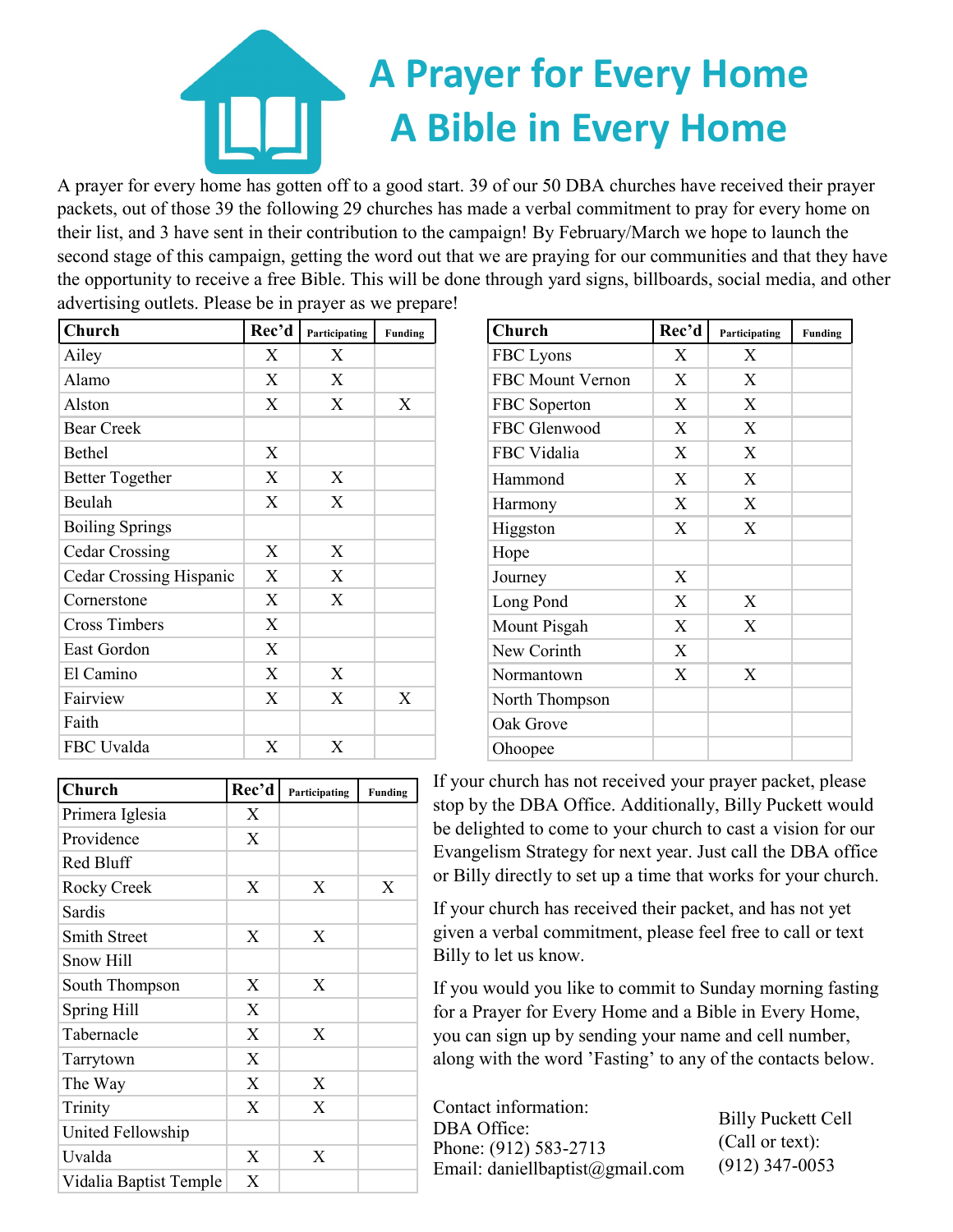#### DANIEL BAPTIST ASSOCIATION

# **WINTER SURGE 2020**

Youth 6th-12th Grade Join us for a weekend of worship, fun, fellowship, and digging into the Word of God. You don't want to miss this!

FRIDAY, FEBRUARY 21, 2020 - $6:00$  PM  $-$  10:00 PM SATURDAY, FEBRUARY 22, 2020 - $9:00AM - 4:30PM$ 



**Hosted by FBC Mount Vernon** Cost of \$30 includes - T-shirt, three meals, snacks, & materials. Students will return to their homes to sleep. \*Applications DUE Feb. 14, 2020 **REGISTER NOW:** http://www.dbachurches.com/

### **THE BAPTIST MOBILE HEALTH MINISTRY UNIT**

surge-winter/

will be in Mount Vernon, GA March 2-7, 2020 at FBC Mount Vernon 120 S Railroad Ave, Mt Vernon, GA 30445 The services provided are dental extraction(s), filling(s), and cleanings. If you are 18 years old or older and have no dental insurance you must call the number that will soon be provided on **Thursday, February 27th beginning at 9:00 a.m.** for you screening appointment.Appointments are limited and you must have one in order to be seen. You must have a screening before you can be seen by a dentist or hygienist.

### **ATTENTION CHURCHES**

\*\*\*Let's feed those serving our Lord and the Kingdom as they meet the dental needs of our community!\*\*\* Meals are needed for those serving on the Dental Van. You can be a blessing by going to https://bit.ly/2t7snox or calling the DBA Office to sign up.

### **SPECIAL CALLED EXECUTIVE TEAM MEETING**

**February 18, 2020 6:00 p.m. Daniell Baptist Association Office**

**All DBA Pastors and Executive Team Representatives should attend**

> **Dinner will be served please let us know if you will or will not be attending**

#### **Crawley Gala & Silent Auction February 4, 2020 5:30 p.m.**

The DBA has purchased a table for the Crawley Gala for our pastors and their families. Eight seats are currently available. If you would like to attend, please let us know how many people will be in your party.

#### **Rachel's House Annual Banquet & Tenth Anniversary Celebration March 3, 6:30pm - 8:30 pm**

The DBA has purchased a table at the Rachel's House Annual Banquet & Tenth Anniversary Celebration. Six seats are currently available, please let us know if you &/or your spouse would like to attend.



*Salvation is found in no one else, for there is no other name under heaven give to men by which we must be saved. Acts 4:12*

Join us in praising the Lord for those who are being led to the Jesus!

Cedar Crossing Hispanic & The Way reported 4 baptisms!

Higgston reported 3 salvations!

Tabernacle reported 5 salvations & 1 baptism!

Lraise 9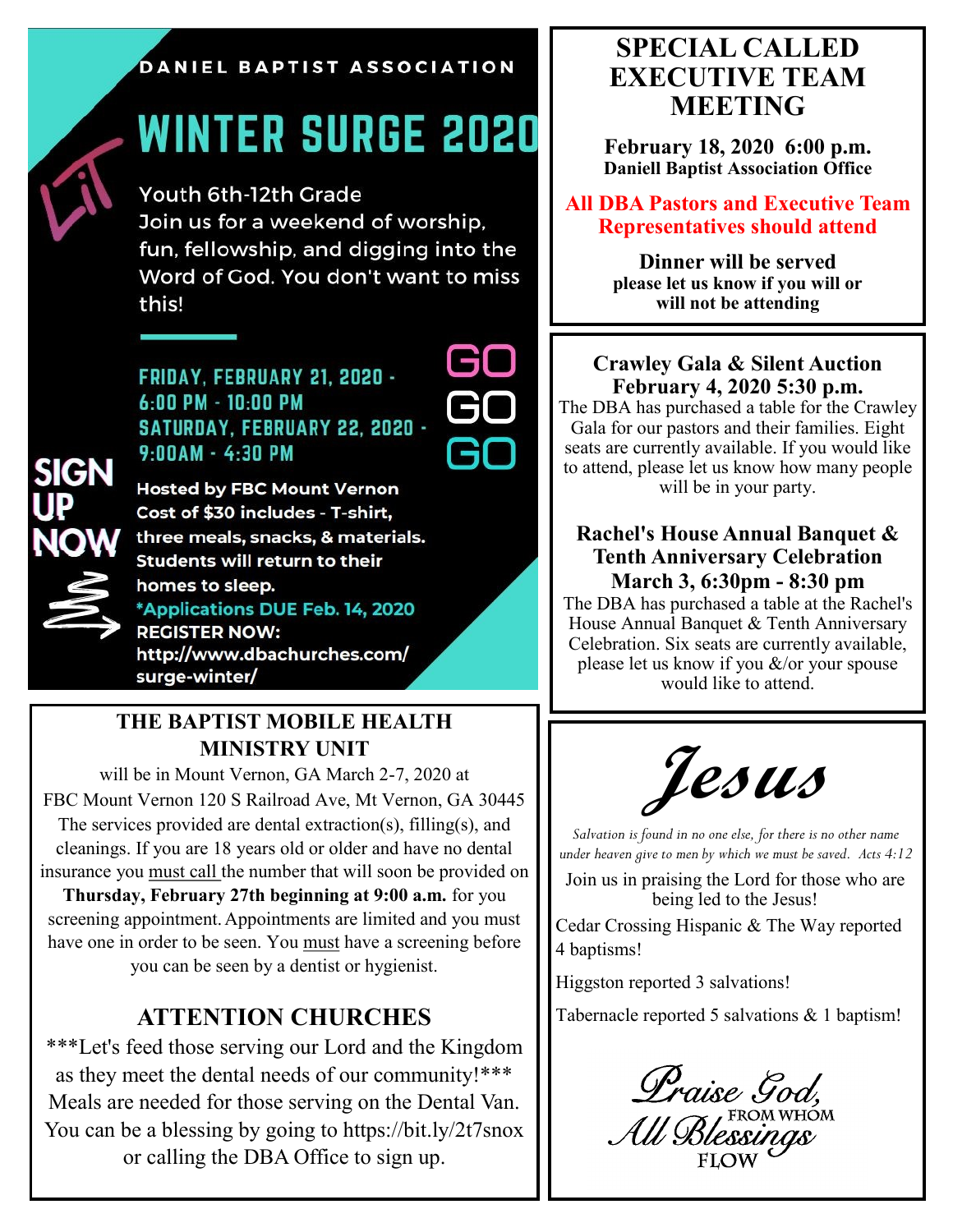

The 2020 TBC Men's Conference will be held on Saturday, February 8th. This year's theme is "2020 Vision" - Proverbs 3:5-6

Details: Time: 8:00am-3:15pm Food: Breakfast, Lunch, and Snacks provided. Cost: FREE

Schedule: 8:00 a.m. Breakfast 9:00 a.m. Worship 9:15 a.m. Speaker 1 – Eric Rentz 9:45 a.m. Breakout Session 1 10:30 a.m. Break 10:45 a.m. Breakout Session 2 11:30 a.m. Speaker 2 – Efton Green 12:00 p.m. Lunch (Swann Center) 1:00 p.m. Breakout Session 3 1:45 p.m. Breakout Session 4 2:30 p.m. Break 2:45 p.m. Speaker 3 – Bobby Thompson 3:15 p.m. Dismiss



**Saturday, March 07, 2020 for more information please visit <https://bit.ly/2U8xzn5>**

#### **Georgia Baptist Women Spring Event**

An experience for women of all ages April 24-25, 2020

Atlanta Evergreen Conference Resort Stone Mountain, GA

#### **HOME**

Then Christ will make His home in your hearts as you trust in Him. Your roots will grow down into God's love and keep you strong. Eph. 3:17 (NLV)

| <b>EARLY BIRD RATE</b> | REGULAR RATE | <b>SATURDAY RATE</b> |
|------------------------|--------------|----------------------|
| \$159                  | \$179        | \$79                 |
| Prior to               | February 24- | Through              |
| February 24            | April 5      | April 5              |

Register online at<georgiabaptistwomen.org/springevent> Call 1-800-746-4422, ext. 324 for more information

#### **Let's celebrate these churches that have participated financially in our cooperative effort. We hope you are encouraged by your fellow churches that have partnered with you!**

Alston Cedar Crossing Hispanic Cornerstone Cross Timbers Faith Missionary Longpond FBC Lyons FBC Mount Vernon FBC Soperton Mt Pisgah New Corinth

Normantown Providence Smith Street South Thompson Springhill **Stuckey** Tabernacle Tarrytown The Way Hispanic Trinity Uvalda